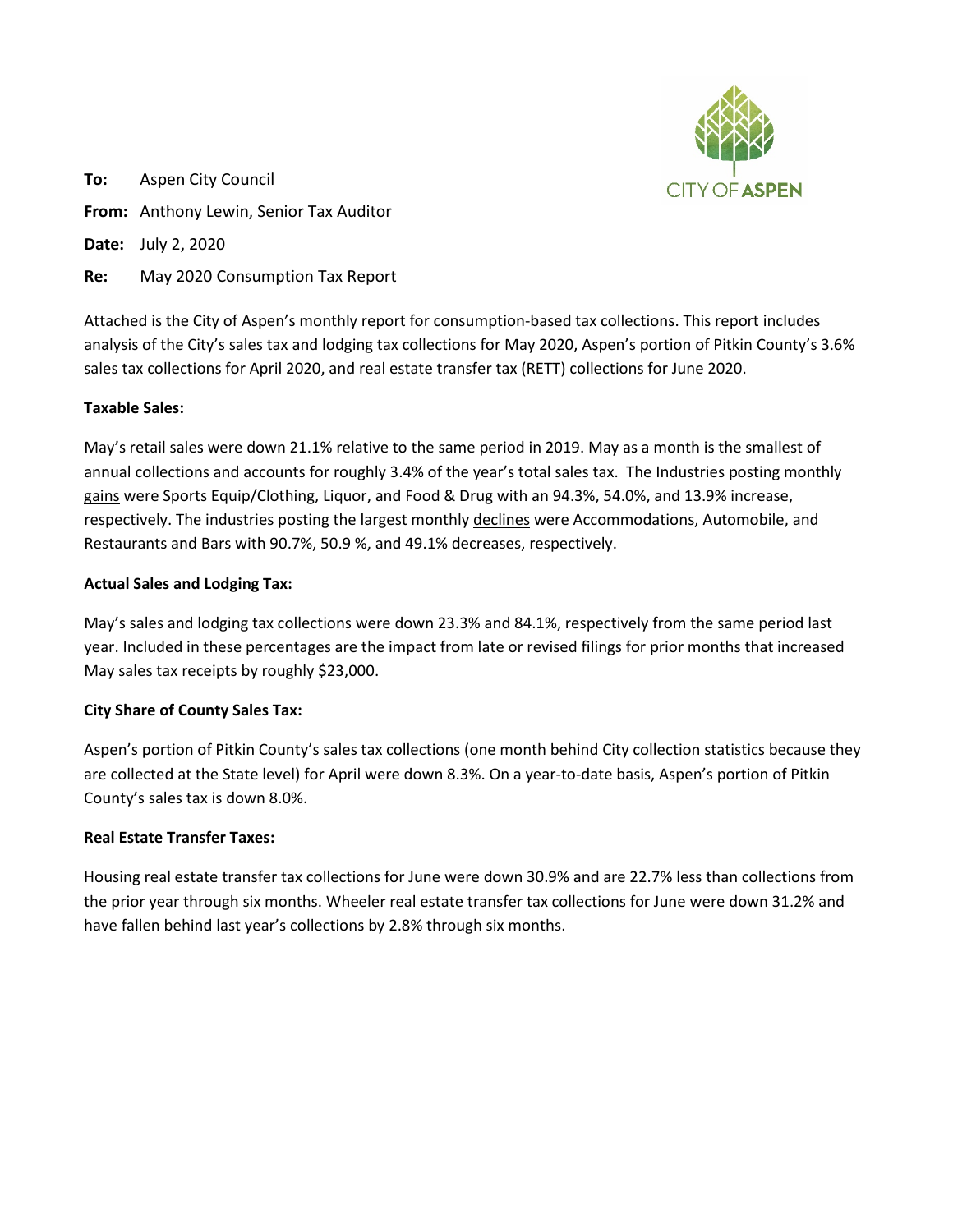#### **City of Aspen Retail Sales by Industry May 2020**

|                               |                         |                   |                    | Ye |
|-------------------------------|-------------------------|-------------------|--------------------|----|
|                               |                         | % Change          |                    |    |
| Category                      | <b>YTD Retail Sales</b> | <b>Prior Year</b> | % YTD Retail Sales |    |
| Accommodations                | \$82,468,856            | $(24.1\%)$        | 29.4%              |    |
| <b>Restaurants &amp; Bars</b> | \$45,069,004            | (20.8%)           | 16.1%              |    |
| Sports Equip/Clothing         | \$21,546,522            | (15.9%)           | 7.7%               |    |
| Clothing                      | \$16,433,769            | $(28.0\%)$        | 5.9%               |    |
| Food & Drug                   | \$21,074,977            | $(5.9\%)$         | 7.5%               |    |
| Liquor                        | \$4,425,491             | 5.9%              | 1.6%               |    |
| Miscellaneous                 | \$22,902,884            | 4.7%              | 8.2%               |    |
| Construction                  | \$20,888,944            | (10.3%)           | 7.4%               |    |
| Luxury Goods                  | \$13,828,134            | 9.7%              | 4.9%               |    |
| <b>Utilities</b>              | \$22,108,618            | 1.2%              | 7.9%               |    |
| Automobile                    | \$5,744,109             | (30.8%)           | 2.0%               |    |
| Marijuana                     | \$4,106,522             | (23.7%)           | 1.5%               |    |
| Total                         | \$280,597,830           | (16.0%)           | 100.0%             |    |



```
May Monthly Retail Sales
```

| Category              | <b>Monthly Retail Sales</b> | <b>Businesses</b><br><b>Reporting</b> | % Change Prior<br>Year | % Monthly<br><b>Retail Sales</b> |
|-----------------------|-----------------------------|---------------------------------------|------------------------|----------------------------------|
| Accommodations        | \$333,520                   | 16                                    | (90.7%)                | 1.5%                             |
| Restaurants & Bars    | \$2,081,241                 | 31                                    | $(49.1\%)$             | 9.5%                             |
| Sports Equip/Clothing | \$1,743,049                 | 23                                    | 94.3%                  | 8.0%                             |
| Clothing              | \$895,840                   | 47                                    | $(37.0\%)$             | 4.1%                             |
| Food & Drug           | \$3,136,455                 | 19                                    | 13.9%                  | 14.3%                            |
| Liquor                | \$677,775                   | 7                                     | 54.0%                  | 3.1%                             |
| Miscellaneous         | \$3,793,055                 | 238                                   | 9.6%                   | 17.3%                            |
| Construction          | \$4,339,297                 | 84                                    | (6.8%)                 | 19.8%                            |
| Luxury Goods          | \$520,867                   | 20                                    | (27.2%)                | 2.4%                             |
| <b>Utilities</b>      | \$2,902,901                 | 74                                    | $(9.9\%)$              | 13.3%                            |
| Automobile            | \$997,769                   | 1                                     | (50.9%)                | 4.6%                             |
| Marijuana             | \$441,470                   | 7                                     | $(4.1\%)$              | 2.0%                             |
| Total                 | \$21,863,239                | 567                                   | (21.1%)                | 100.0%                           |

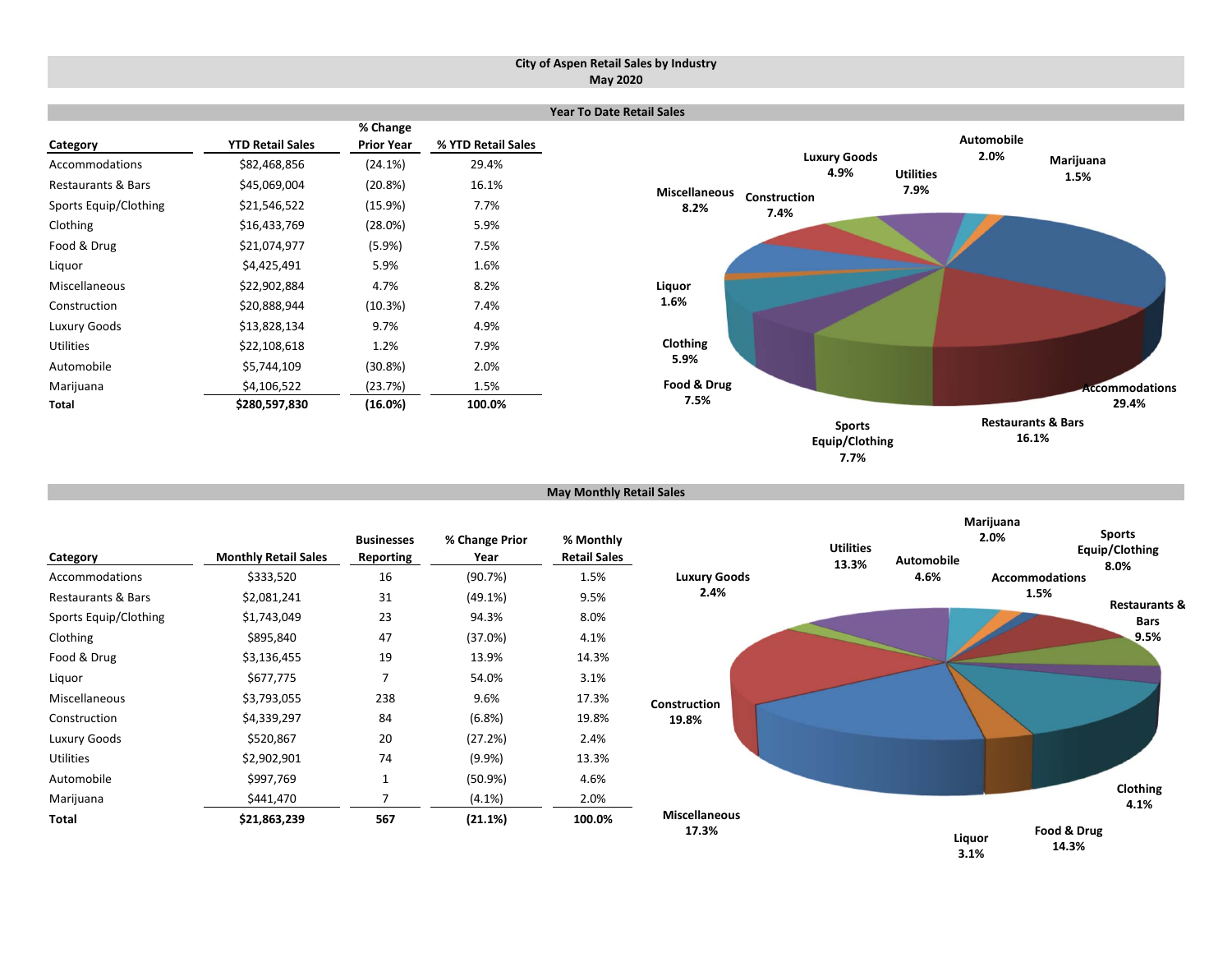# **City of Aspen Sales and Lodging Tax May 2020**

|                                                     |                  | <b>Year To Date Tax Collections</b> |                                           |                                                                                              |
|-----------------------------------------------------|------------------|-------------------------------------|-------------------------------------------|----------------------------------------------------------------------------------------------|
|                                                     | <b>YTD Taxes</b> | % YTD                               |                                           | 1.0% Sales Tax: Parks &                                                                      |
| Tax Type                                            | <b>Collected</b> | <b>Taxes</b>                        | 2.0% Lodging Tax: Tourist                 | Open Space                                                                                   |
| 1.0% Sales Tax: Parks & Open Space                  | \$2,806,007      | 38.5%                               | Promotion/<br>Transportation              | 38.5%                                                                                        |
| 0.5% Sales Tax: Parks & Open Space                  | \$1,402,667      | 19.2%                               | 19.2%                                     |                                                                                              |
| 0.15% Sales Tax: Transportation                     | \$420,869        | 5.8%                                |                                           |                                                                                              |
| 0.45% Sales Tax: Affordable Housing/ Childcare      | \$1,262,602      | 17.3%                               |                                           |                                                                                              |
| 2.0% Lodging Tax: Tourist Promotion/ Transportation | \$1,403,354      | 19.2%                               | 0.45% Sales Tax:                          |                                                                                              |
| <b>Total</b>                                        | \$7,295,498      | 100%                                | Affordable Housing/<br>Childcare<br>17.3% | 0.5% Sales Tax: Parks<br>0.15% Sales Tax:<br>& Open Space<br>Transportation<br>19.2%<br>5.8% |

# **May Monthly Tax Collections**

| Tax Type                                            | <b>Monthly Taxes</b><br><b>Collected</b> | % Monthly<br><b>Taxes</b> | 2.0% Lodging Tax:<br><b>Tourist Promotion/</b><br>Transportation | 1.0% Sales Tax: Parks &<br>Open Space          |
|-----------------------------------------------------|------------------------------------------|---------------------------|------------------------------------------------------------------|------------------------------------------------|
| 1.0% Sales Tax: Parks & Open Space                  | \$236,293                                | 46.5%                     | 2.3%<br>0.45% Sales Tax:<br>Affordable Housing/                  | 46.5%                                          |
| 0.5% Sales Tax: Parks & Open Space                  | \$118,118                                | 23.3%                     | Childcare<br>20.9%                                               |                                                |
| 0.15% Sales Tax: Transportation                     | \$35,441                                 | 7.0%                      |                                                                  |                                                |
| 0.45% Sales Tax: Affordable Housing/ Childcare      | \$106,323                                | 20.9%                     |                                                                  |                                                |
| 2.0% Lodging Tax: Tourist Promotion/ Transportation | \$11,694                                 | 2.3%                      |                                                                  |                                                |
| <b>Total</b>                                        | \$507,869                                | 100%                      | 0.15% Sales Tax:<br>Transportation<br>7.0%                       | 0.5% Sales Tax: Parks<br>& Open Space<br>23.3% |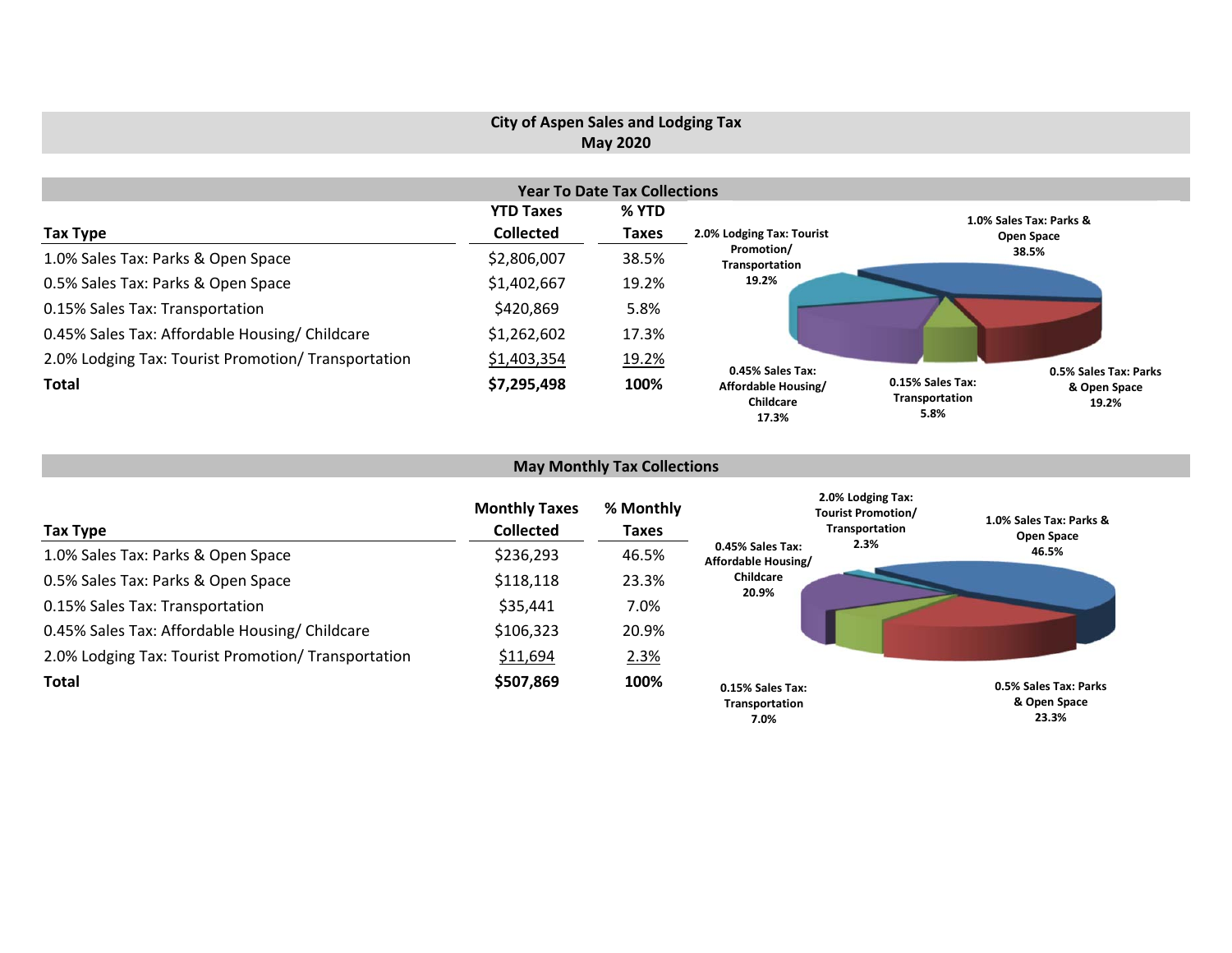### **City of Aspen Sales Tax 2.1% May 2020**

| <b>Current Month Revenues are</b> | (23.3%)    | below last year's Monthly Revenues.             |
|-----------------------------------|------------|-------------------------------------------------|
| <b>Year To Date Revenues are</b>  | $(14.4\%)$ | below Year To Date Budgeted Revenues.           |
| <b>Year To Date Revenues are</b>  | (16.0%)    | below last year's Actual Year To Date Revenues. |

|       |               | 2020 Monthly Budget vs. 2020 Actual |            |               | 2020 YTD Budget vs. 2020 Actual |            |              | 2020 vs. 2019 |                 |            |
|-------|---------------|-------------------------------------|------------|---------------|---------------------------------|------------|--------------|---------------|-----------------|------------|
| Month | <b>Budget</b> | Actual                              | Variance   | <b>Budget</b> | Actual                          | Variance   | 2019 Monthly | Variance      | <b>2019 YTD</b> | Variance   |
| Jan   | \$1,918,600   | \$1,991,690                         | 3.8%       | \$1,918,600   | \$1,991,690                     | 3.8%       | \$1,862,971  | 6.9%          | \$1,862,971     | 6.9%       |
| Feb   | \$1,736,100   | \$1,857,466                         | 7.0%       | \$3,654,700   | \$3,849,156                     | 5.3%       | \$1,737,770  | 6.9%          | \$3,600,741     | 6.9%       |
| Mar   | \$1,982,200   | \$1,087,955                         | (45.1%)    | \$5,636,900   | \$4,937,111                     | (12.4%)    | \$2,010,993  | $(45.9\%)$    | \$5,611,734     | (12.0%)    |
| Apr   | \$676,600     | \$458,858                           | (32.2%)    | \$6,313,500   | \$5,395,969                     | (14.5%)    | \$757,958    | (39.5%)       | \$6,369,692     | (15.3%)    |
| May   | \$570,600     | \$496,175                           | $(13.0\%)$ | \$6,884,100   | \$5,892,144                     | $(14.4\%)$ | \$646,709    | (23.3%)       | \$7,016,401     | $(16.0\%)$ |
| June  | \$1,422,000   |                                     |            | \$8,306,100   |                                 |            | \$1,382,830  |               | \$8,399,231     |            |
| July  | \$1,849,000   |                                     |            | \$10,155,100  |                                 |            | \$1,920,481  |               | \$10,319,712    |            |
| Aug   | \$1,575,800   |                                     |            | \$11,730,900  |                                 |            | \$1,568,118  |               | \$11,887,829    |            |
| Sept  | \$1,287,100   |                                     |            | \$13,018,000  |                                 |            | \$1,339,131  |               | \$13,226,960    |            |
| Oct   | \$756,200     |                                     |            | \$13,774,200  |                                 |            | \$813,092    |               | \$14,040,052    |            |
| Nov   | \$654,800     |                                     |            | \$14,429,000  |                                 |            | \$694,364    |               | \$14,734,416    |            |
| Dec   | \$2,548,500   |                                     |            | \$16,977,500  |                                 |            | \$2,465,684  |               | \$17,200,100    |            |

#### **Actual Collections Year To Date Through May**

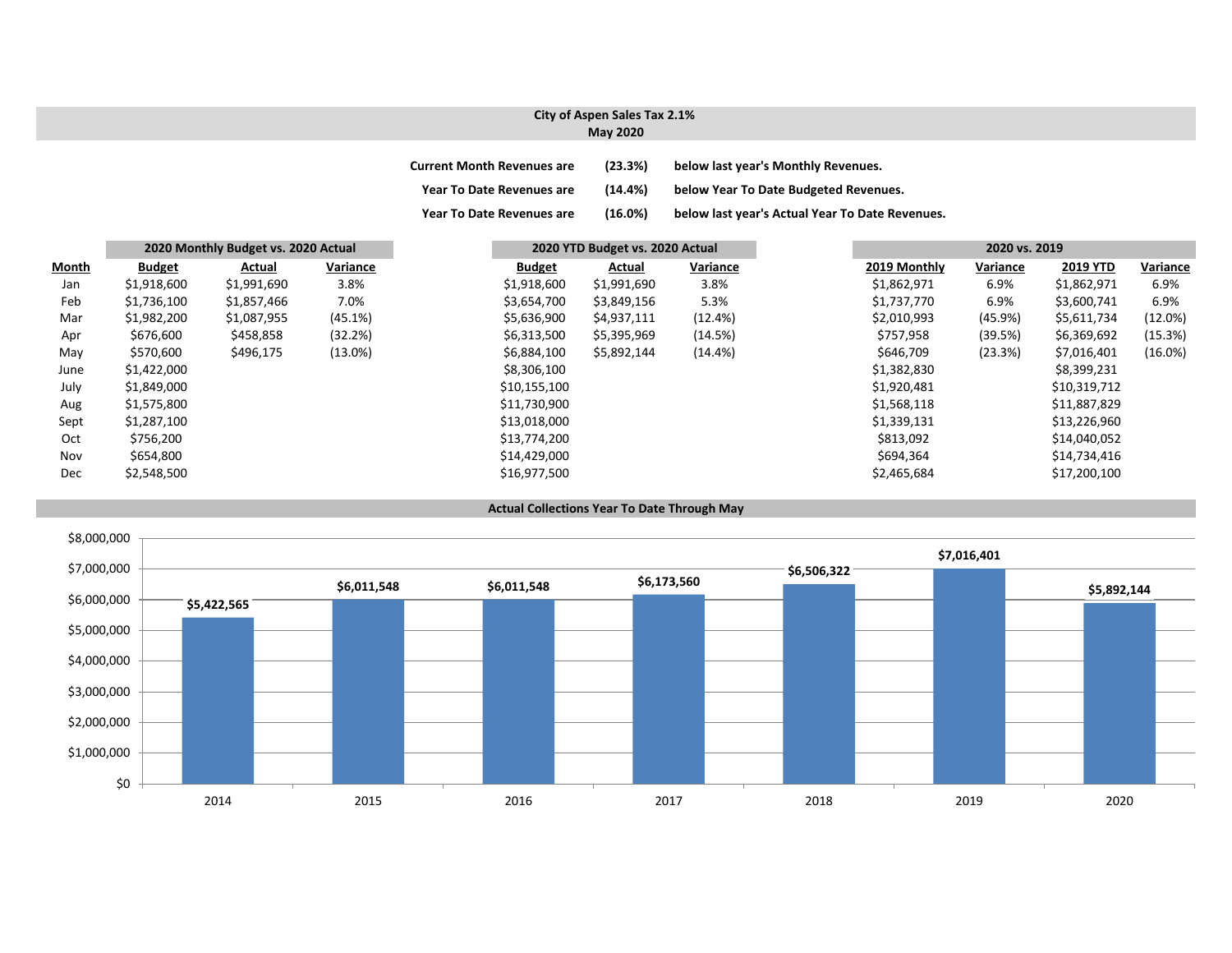### **City of Aspen Tourist Promotion 1.5% Lodging Tax (0.5% Rate for 2010 and Prior) May 2020**

**Year To**

**Current MonthRevenues are (84.1%) below last year's Monthly Revenues adjusted for rate increase.**

**Year ToDate Revenues are (20.7%) below Year To Date Budgeted Revenues.**

(24.3%) below last year's Actual Year To Date Revenues adjusted for rate increase.

|              |               | 2020 Monthly Budget vs. 2020 Actual |            |               | 2020 YTD Budget vs. 2020 Actual |          |              | 2020 vs. 2019 |                 |          |
|--------------|---------------|-------------------------------------|------------|---------------|---------------------------------|----------|--------------|---------------|-----------------|----------|
| <b>Month</b> | <b>Budget</b> | Actual                              | Variance   | <b>Budget</b> | Actual                          | Variance | 2019 Monthly | Variance      | <b>2019 YTD</b> | Variance |
| Jan          | \$412,500     | \$423,412                           | 2.6%       | \$412,500     | \$423,412                       | 2.6%     | \$435,183    | (2.7%)        | \$435,183       | (2.7%)   |
| Feb          | \$390,000     | \$417,502                           | 7.1%       | \$802,500     | \$840,914                       | 4.8%     | \$386,172    | 8.1%          | \$821,355       | 2.4%     |
| Mar          | \$420,000     | \$197,251                           | $(53.0\%)$ | \$1,222,500   | \$1,038,165                     | (15.1%)  | \$441,407    | (55.3%)       | \$1,262,762     | (17.8%)  |
| Apr          | \$60,000      | \$5,581                             | (90.7%)    | \$1,282,500   | \$1,043,746                     | (18.6%)  | \$72,042     | (92.3%)       | \$1,334,804     | (21.8%)  |
| May          | \$45,000      | \$8,770                             | (80.5%)    | \$1,327,500   | \$1,052,516                     | (20.7%)  | \$55,183     | (84.1%)       | \$1,389,987     | (24.3%)  |
| June         | \$217,500     |                                     |            | \$1,545,000   |                                 |          | \$207,585    |               | \$1,597,572     |          |
| July         | \$300,000     |                                     |            | \$1,845,000   |                                 |          | \$312,072    |               | \$1,909,644     |          |
| Aug          | \$255,000     |                                     |            | \$2,100,000   |                                 |          | \$236,486    |               | \$2,146,131     |          |
| Sept         | \$157,500     |                                     |            | \$2,257,500   |                                 |          | \$168,611    |               | \$2,314,741     |          |
| Oct          | \$82,500      |                                     |            | \$2,340,000   |                                 |          | \$87,775     |               | \$2,402,516     |          |
| Nov          | \$60,000      |                                     |            | \$2,400,000   |                                 |          | \$59,637     |               | \$2,462,153     |          |
| <b>Dec</b>   | \$490,500     |                                     |            | \$2,890,500   |                                 |          | \$451,985    |               | \$2,914,139     |          |

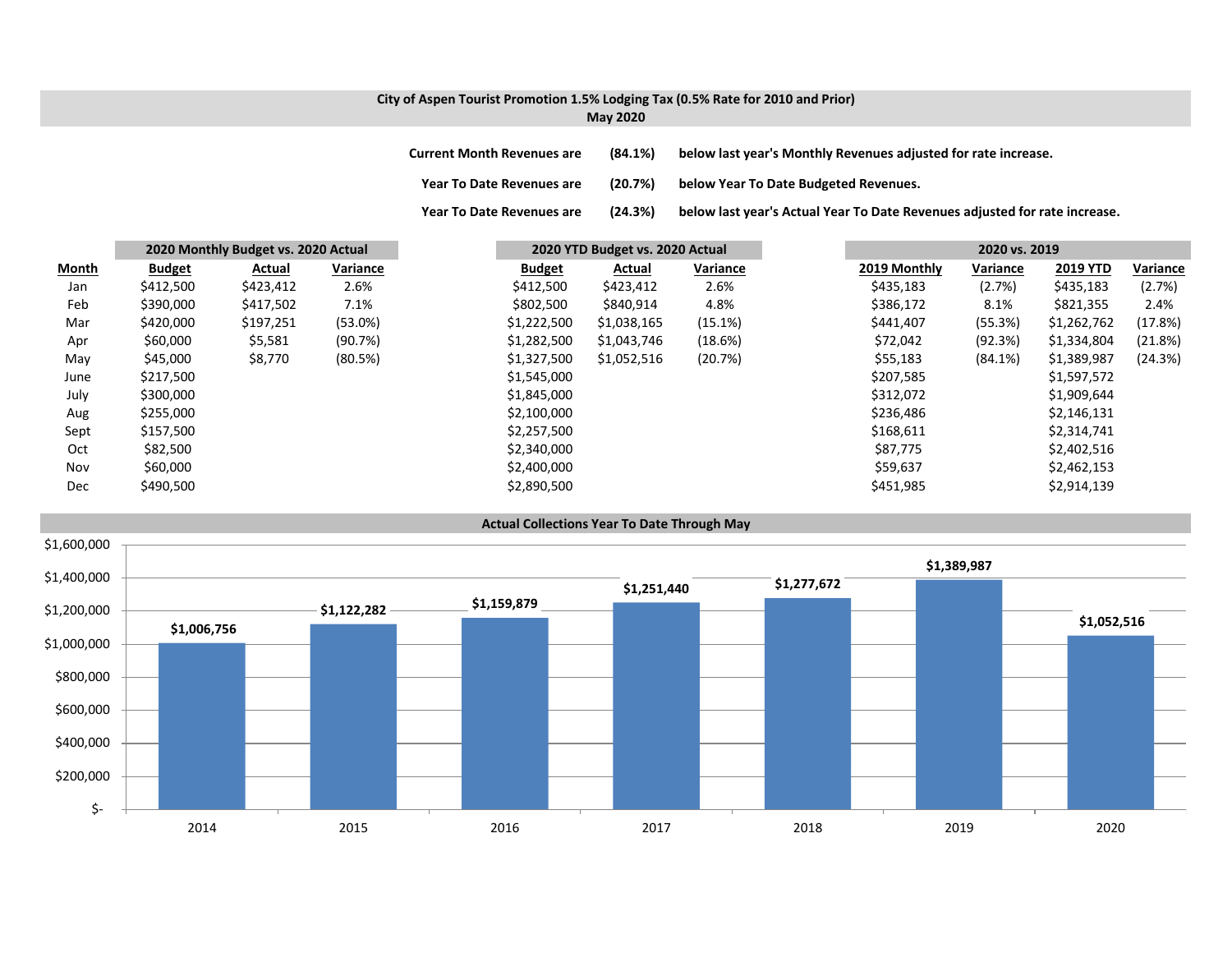## **City of Aspen Transportation 0.5% Lodging Tax May 2020**

| <b>Current Month Revenues are</b> | $(84.1\%)$ | below last year's Monthly Revenues              |
|-----------------------------------|------------|-------------------------------------------------|
| <b>Year To Date Revenues are</b>  | (20.7%)    | below Year To Date Budgeted Revenues.           |
| <b>Year To Date Revenues are</b>  | (24.3%)    | below last year's Actual Year To Date Revenues. |

|              |               | 2020 Monthly Budget vs. 2020 Actual |          |               | 2020 YTD Budget vs. 2020 Actual |          |  | 2020 vs. 2019 |            |                 |          |
|--------------|---------------|-------------------------------------|----------|---------------|---------------------------------|----------|--|---------------|------------|-----------------|----------|
| <b>Month</b> | <b>Budget</b> | Actual                              | Variance | <b>Budget</b> | Actual                          | Variance |  | 2019 Monthly  | Variance   | <b>2019 YTD</b> | Variance |
| Jan          | \$137,500     | \$141,137                           | 2.6%     | \$137,500     | \$141,137                       | 2.6%     |  | \$145,061     | (2.7%)     | \$145,061       | (2.7%)   |
| Feb          | \$130,000     | \$139,167                           | 7.1%     | \$267,500     | \$280,304                       | 4.8%     |  | \$128,724     | 8.1%       | \$273,785       | 2.4%     |
| Mar          | \$140,000     | \$65,750                            | (53.0%)  | \$407,500     | \$346,054                       | (15.1%)  |  | \$147,136     | (55.3%)    | \$420,920       | (17.8%)  |
| Apr          | \$20,000      | \$1,860                             | (90.7%)  | \$427,500     | \$347,915                       | (18.6%)  |  | \$24,014      | (92.3%)    | \$444,934       | (21.8%)  |
| May          | \$15,000      | \$2,923                             | (80.5%)  | \$442,500     | \$350,838                       | (20.7%)  |  | \$18,394      | $(84.1\%)$ | \$463,328       | (24.3%)  |
| June         | \$72,500      |                                     |          | \$515,000     |                                 |          |  | \$69,195      |            | \$532,523       |          |
| July         | \$100,000     |                                     |          | \$615,000     |                                 |          |  | \$104,024     |            | \$636,547       |          |
| Aug          | \$85,000      |                                     |          | \$700,000     |                                 |          |  | \$78,829      |            | \$715,376       |          |
| Sept         | \$52,500      |                                     |          | \$752,500     |                                 |          |  | \$56,203      |            | \$771,579       |          |
| Oct          | \$27,500      |                                     |          | \$780,000     |                                 |          |  | \$29,258      |            | \$800,837       |          |
| Nov          | \$20,000      |                                     |          | \$800,000     |                                 |          |  | \$19,879      |            | \$820,716       |          |
| Dec          | \$163,500     |                                     |          | \$963,500     |                                 |          |  | \$150,662     |            | \$971,378       |          |

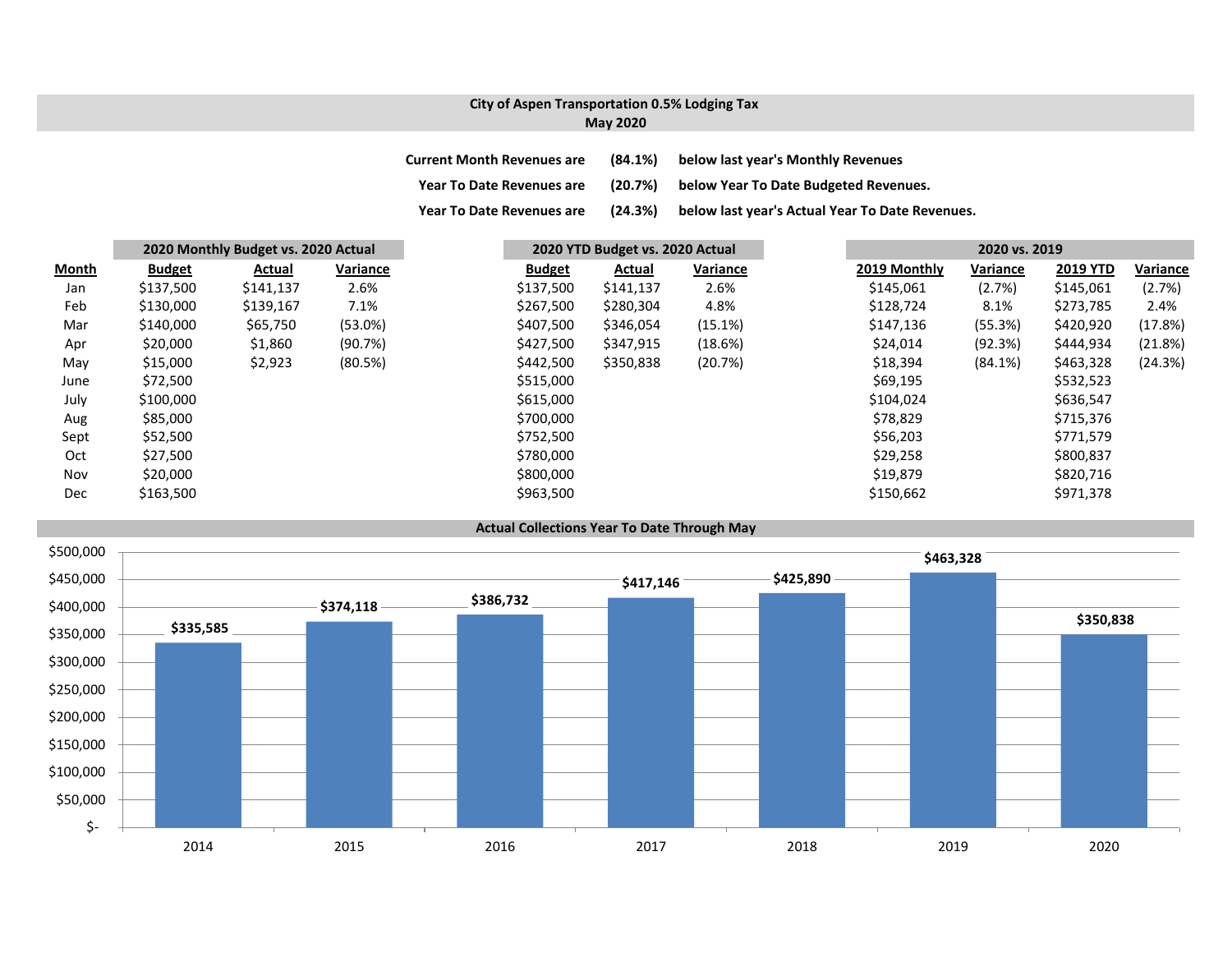## **City of Aspen Portion of Pitkin County 3.6% Sales Tax**

### **April 2020**

| <b>Current Month Revenues are</b> | (8.3%) | below last year's Monthly Revenues.             |
|-----------------------------------|--------|-------------------------------------------------|
| <b>Year To Date Revenues are</b>  | (5.5%) | below Year To Date Budgeted Revenues.           |
| <b>Year To Date Revenues are</b>  | (8.0%) | below last year's Actual Year To Date Revenues. |

|       |               | 2020 Monthly Budget vs. 2020 Actual |          |  | 2020 YTD Budget vs. 2020 Actual |             |          | 2020 vs. 2019 |          |                 |           |
|-------|---------------|-------------------------------------|----------|--|---------------------------------|-------------|----------|---------------|----------|-----------------|-----------|
| Month | <b>Budget</b> | Actual                              | Variance |  | <b>Budget</b>                   | Actual      | Variance | 2019 Monthly  | Variance | <b>2019 YTD</b> | Variance  |
| Jan   | \$1,357,000   | \$1,512,709                         | 11.5%    |  | \$1,357,000                     | \$1,512,709 | 11.5%    | \$1,332,368   | 13.5%    | 1,332,368       | 13.5%     |
| Feb   | \$1,277,000   | \$1,449,548                         | 13.5%    |  | \$2,634,000                     | \$2,962,257 | 12.5%    | \$1,195,264   | 21.3%    | 2,527,633       | 17.2%     |
| Mar   | \$1,293,000   | \$708,210                           | (45.2%)  |  | \$3,927,000                     | \$3,670,467 | (6.5%)   | \$1,460,126   | (51.5%)  | 3,987,758       | $(8.0\%)$ |
| Apr   | \$484,000     | \$498,211                           | 2.9%     |  | \$4,411,000                     | \$4,168,678 | (5.5%)   | \$543,209     | (8.3%)   | 4,530,968       | $(8.0\%)$ |
| May   | \$398,000     |                                     |          |  | \$4,809,000                     |             |          | \$423,901     |          | 4,954,869       |           |
| June  | \$822,000     |                                     |          |  | \$5,631,000                     |             |          | \$867,745     |          | 5,822,613       |           |
| July  | \$1,097,000   |                                     |          |  | \$6,728,000                     |             |          | \$1,149,462   |          | 6,972,075       |           |
| Aug   | \$917,000     |                                     |          |  | \$7,645,000                     |             |          | \$1,059,020   |          | 8,031,094       |           |
| Sept  | \$801,000     |                                     |          |  | \$8,446,000                     |             |          | \$867,293     |          | 8,898,387       |           |
| Oct   | \$498,000     |                                     |          |  | \$8,944,000                     |             |          | \$646,501     |          | 9,544,889       |           |
| Nov   | \$484,000     |                                     |          |  | \$9,428,000                     |             |          | \$908,405     |          | 10,453,294      |           |
| Dec   | \$1,461,000   |                                     |          |  | \$10,889,000                    |             |          | \$1,627,600   |          | 12,080,894      |           |

#### **Actual Collections Year To Date Through April**

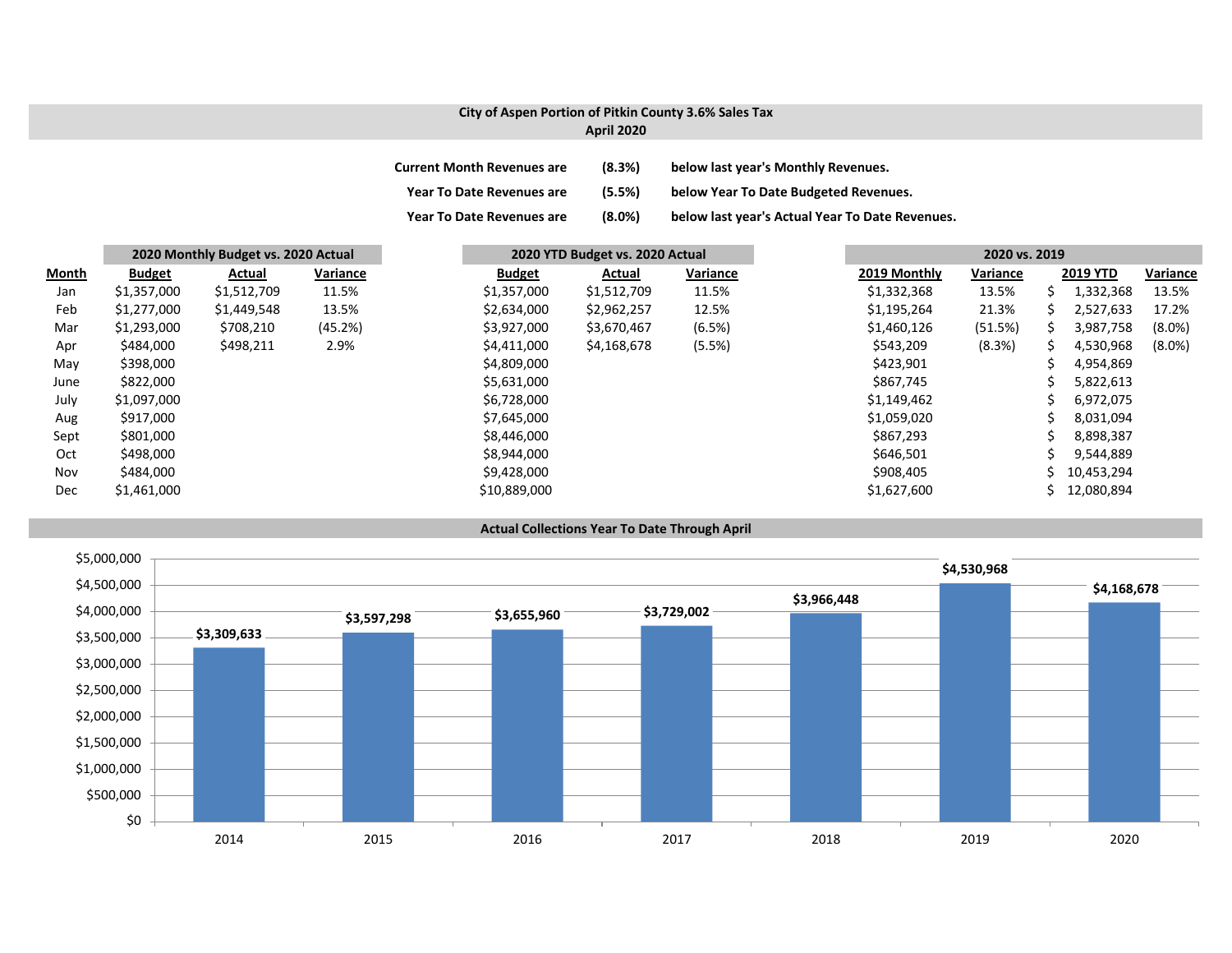### **Housing Real Estate Transfer Tax**

#### **June 2020**

| <b>Current Month Revenues are</b> | $(30.9\%)$ | below last year's Monthly Revenues.             |
|-----------------------------------|------------|-------------------------------------------------|
| <b>Year To Date Revenues are</b>  | (9.3%)     | below Year To Date Budgeted Revenues.           |
| <b>Year To Date Revenues are</b>  | (22.7%)    | below last year's Actual Year To Date Revenues. |

|       | 2020 Monthly Budget vs. 2020 Actual | 2020 YTD Budget vs. 2020 Actual |          |               |             |          |  | 2020 vs. 2019 |            |                 |
|-------|-------------------------------------|---------------------------------|----------|---------------|-------------|----------|--|---------------|------------|-----------------|
| Month | <b>Budget</b>                       | Actual                          | Variance | <b>Budget</b> | Actual      | Variance |  | 2019 Monthly  | Variance   | <b>2019 YTD</b> |
| Jan   | \$488,100                           | \$1,098,343                     | 125.0%   | \$488,100     | \$1,098,343 | 125.0%   |  | \$1,105,098   | $(0.6\%)$  | \$1,105,098     |
| Feb   | \$509,100                           | \$496,350                       | (2.5%)   | \$997,200     | \$1,594,693 | 59.9%    |  | \$204,130     | 143.2%     | \$1,309,228     |
| Mar   | \$501,100                           | \$598,199                       | 19.4%    | \$1,498,300   | \$2,192,893 | 46.4%    |  | \$892,017     | (32.9%)    | \$2,201,245     |
| Apr   | \$728,800                           | \$505,915                       | (30.6%)  | \$2,227,100   | \$2,698,808 | 21.2%    |  | \$551,428     | (8.3%)     | \$2,752,674     |
| May   | \$672,000                           | \$110,180                       | (83.6%)  | \$2,899,100   | \$2,808,988 | (3.1%)   |  | \$813,639     | (86.5%)    | \$3,566,313     |
| June  | \$668,900                           | \$425,550                       | (36.4%)  | \$3,568,000   | \$3,234,538 | (9.3%)   |  | \$615,723     | $(30.9\%)$ | \$4,182,036     |
| July  | \$488,700                           |                                 |          | \$4,056,700   |             |          |  | \$383,273     |            | \$4,565,308     |
| Aug   | \$657,900                           |                                 |          | \$4,714,600   |             |          |  | \$639,178     |            | \$5,204,486     |
| Sept  | \$926,800                           |                                 |          | \$5,641,400   |             |          |  | \$703,645     |            | \$5,908,131     |
| Oct   | \$787,000                           |                                 |          | \$6,428,400   |             |          |  | \$1,188,651   |            | \$7,096,782     |
| Nov   | \$531,200                           |                                 |          | \$6,959,600   |             |          |  | \$450,783     |            | \$7,547,565     |
| Dec   | \$647,400                           |                                 |          | \$7,607,000   |             |          |  | \$892,700     |            | \$8,440,265     |